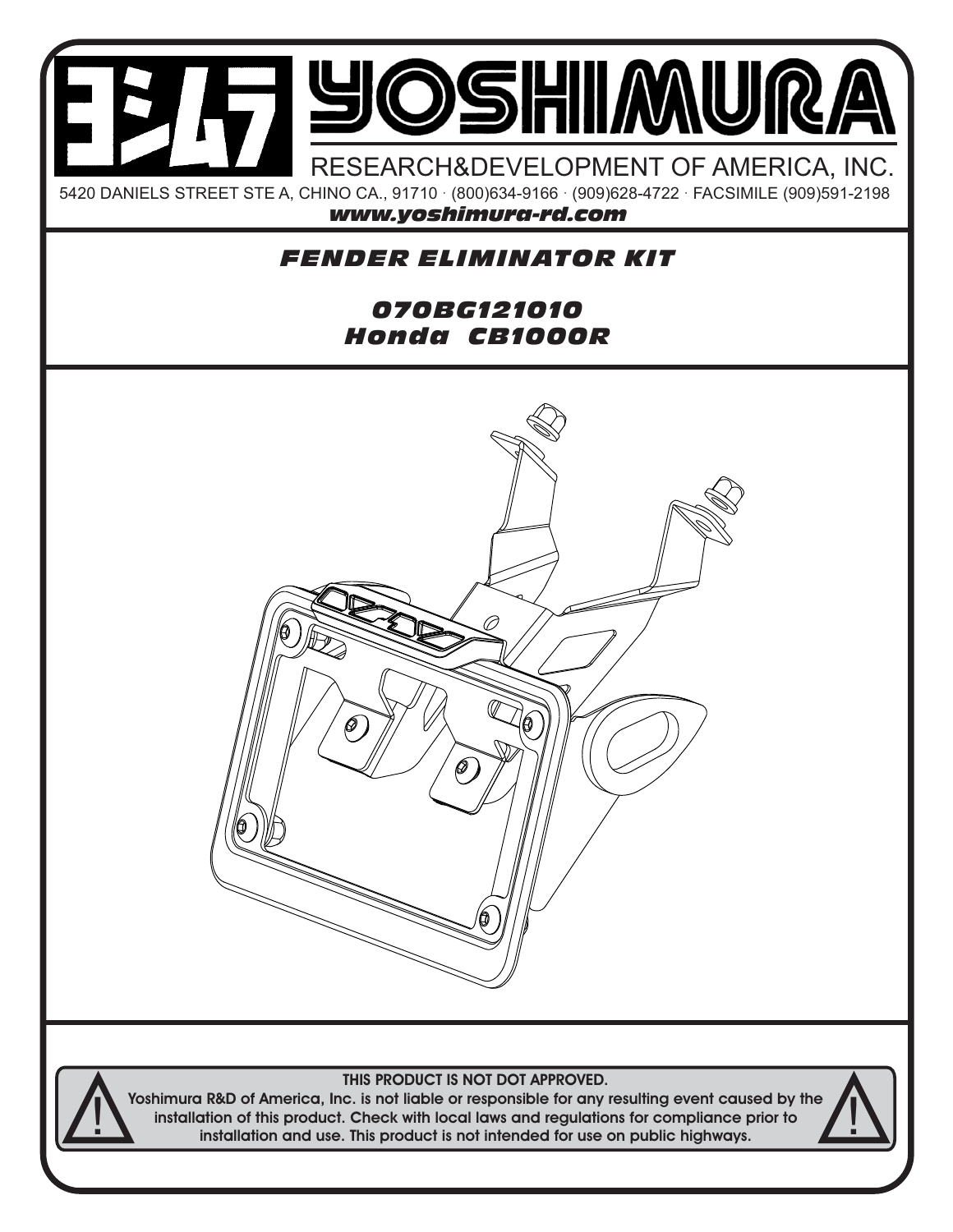

| No.                   | <b>Item</b>         | <b>Description</b>                | Qty.           |
|-----------------------|---------------------|-----------------------------------|----------------|
| 1                     | 12101-FEBKT         | <b>Fender Eliminator Bracket</b>  | 1              |
| $\overline{2}$        | 12101-SPCR          | FE Spacer 0.5" OD 0.24" ID        | 2              |
| 3                     | 12200-FEBKT         | 12200 FE Bracket                  | 1              |
| 4                     | 070BG-LH-K1         | <b>LED License Plate Light</b>    | 1              |
| 5                     | 070BG-LPF           | License Plate Frame               | 1              |
| 6                     | 12200-TSB-L         | Left Turn Signal Bracket          | 1              |
| $\overline{7}$        | 12200-TSB-R         | <b>Right Turn Signal Bracket</b>  | 1              |
| 8                     | M6X10BHS            | 6mm x 10mm Button Head Screw      | $\overline{2}$ |
| 9                     | M6X14BHS            | 6mm x 14mm Button Head Screw      | 2              |
| 10                    | M6X16BHS            | 6mm x 16mm Button Head Screw      | $\overline{2}$ |
| 11                    | M4X6BHS             | 4mm x 6mm Button Head Screw       | $\overline{2}$ |
| 12                    | 6MMWASHER           | 6mm Washer                        | 6              |
| 13                    | 6MMLN               | 6mm Nylon Lock Nut                | 6              |
| $***$                 | <b>BN-SSS-22-18</b> | <b>Solder Shrink Connectors</b>   | 2              |
| $***$                 | 17029               | Yoshimura Sticker Sheet           | 1              |
| <b>Optional Parts</b> |                     |                                   |                |
| ***                   | 070BGUNVTBKT        | Universal Turn Signal Bracket Kit |                |

\*\* Not shown on diagram. \*\*\* The Yoshimura Universal Turn Signal Bracket Kit is to be used with aftermarket stud-mounted turn signals and is sold separately.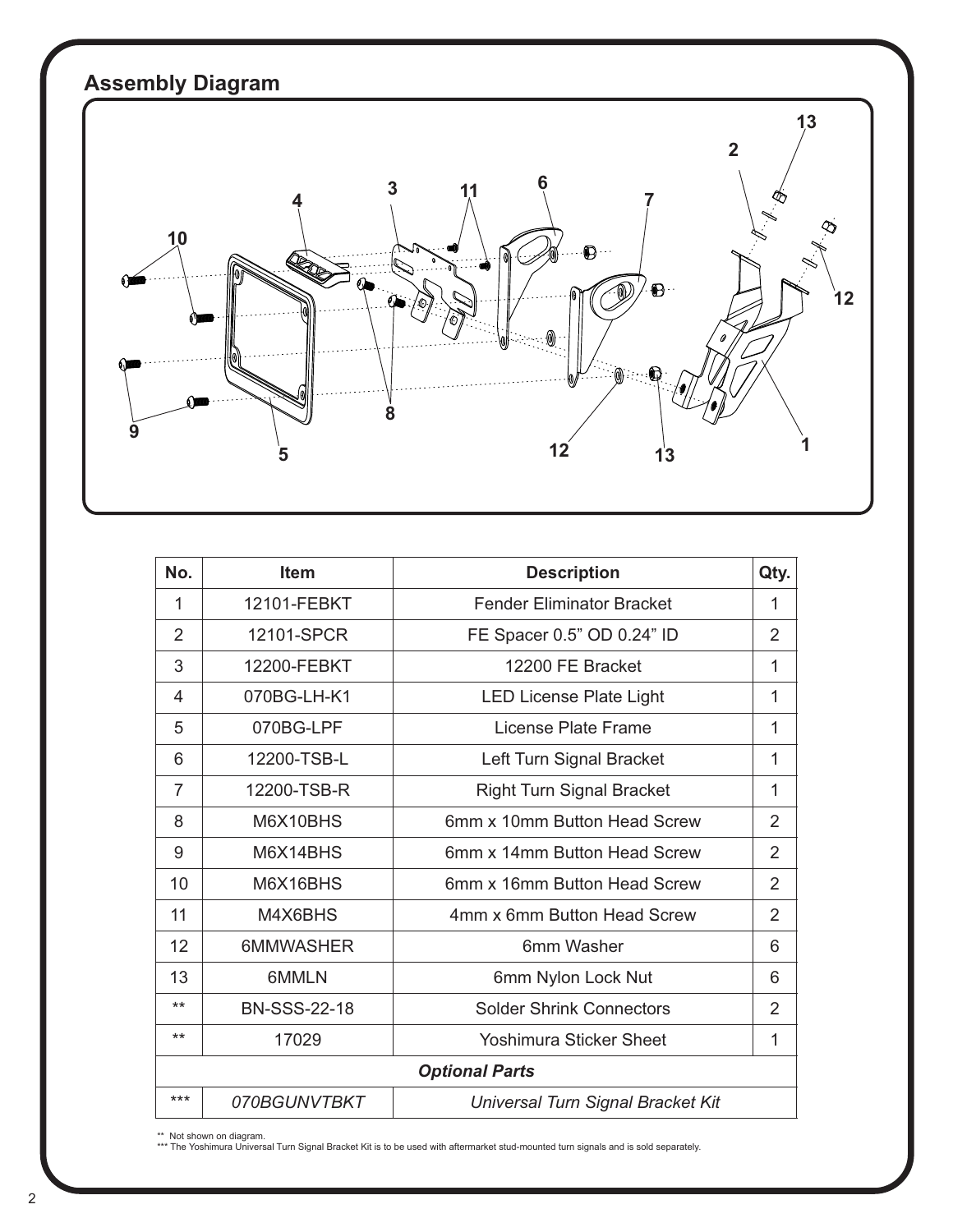## **Removal**

- 1. Remove passenger and rider seat.
- 2. Locate and disconnect license plate light and turn signal connectors.

 Note: License plate wire routes on the inside of the swing arm. The wire is held by two clips behind the rear tire.

- 3. Remove rear wheel (Follow steps in Factory Service Manual to remove rear wheel ).
- 4. While securely supporting the stock fender assembly, remove the three bolts securing the fender assembly to the swing arm. Carefully remove the stock fender assembly making sure not to damage connectors in the process.
- 5. Re-install rear wheel using reverse steps of removal.
- 6. Remove left and right turn signals from the stock fender assembly.
- 7. Cut the stock license plate light connector from the stock fender assembly. Be sure to cut at least a 24" section of wire from the connector.

## **Installation**

1. Install (No. 4) *070BG-LH-K1,* license plate light onto (No. 3) *12200-FEBKT,* fender eliminator bracket using (No. 11) *M4X6BHS,* 4mm screws.



2. Using the *BN-SSS-22-18* solder shrink connectors provided in the kit, connect the Yoshimura license plate light wires to the stock license plate light wires as follows:

 Red -to- Brown Black -to- Green

- a) Strip the stock fender light wire ends 1/4" - 1/2" and insert into *BN-SSS-22-18,* solder shrink connectors provided in the kit.
- b) Center the spliced wire ends in the middle and using a heatgun or lighter, apply heat evenly on the outer edges of

 the butt connector to shrink and hold wires in place.

- c) Making sure that the stripped ends are centered, heat the center of the solder shrink connector evenly until the solder begins to liquify.
- d) Allow to cool completely and tug both ends of the wires to verify that connection is secured.

 Scan for link to solder shrink connector instruction video



3. Install (No. 1) *12101-FEBKT,* fender eliminator bracket onto (No. 3) *12200-FEBKT,* fender eliminator bracket using (No. 8) *M6X10BHS,* 6mm screws.



4. Secure and install (No. 1) *12101-FEBKT,* fender eliminator bracket to subframe using *Stock* 6mm button head screws and (No. 2) *12101- SPCR*. Install (No. 12,13) *6MMWASHER* and  *6MMLN,* 6mm washer and nut from above as shown.



5. Install stock rear turn signals onto (No. 6,7) *12200-TSB-L/R,* left and right turn signal brackets using the stock hardware.